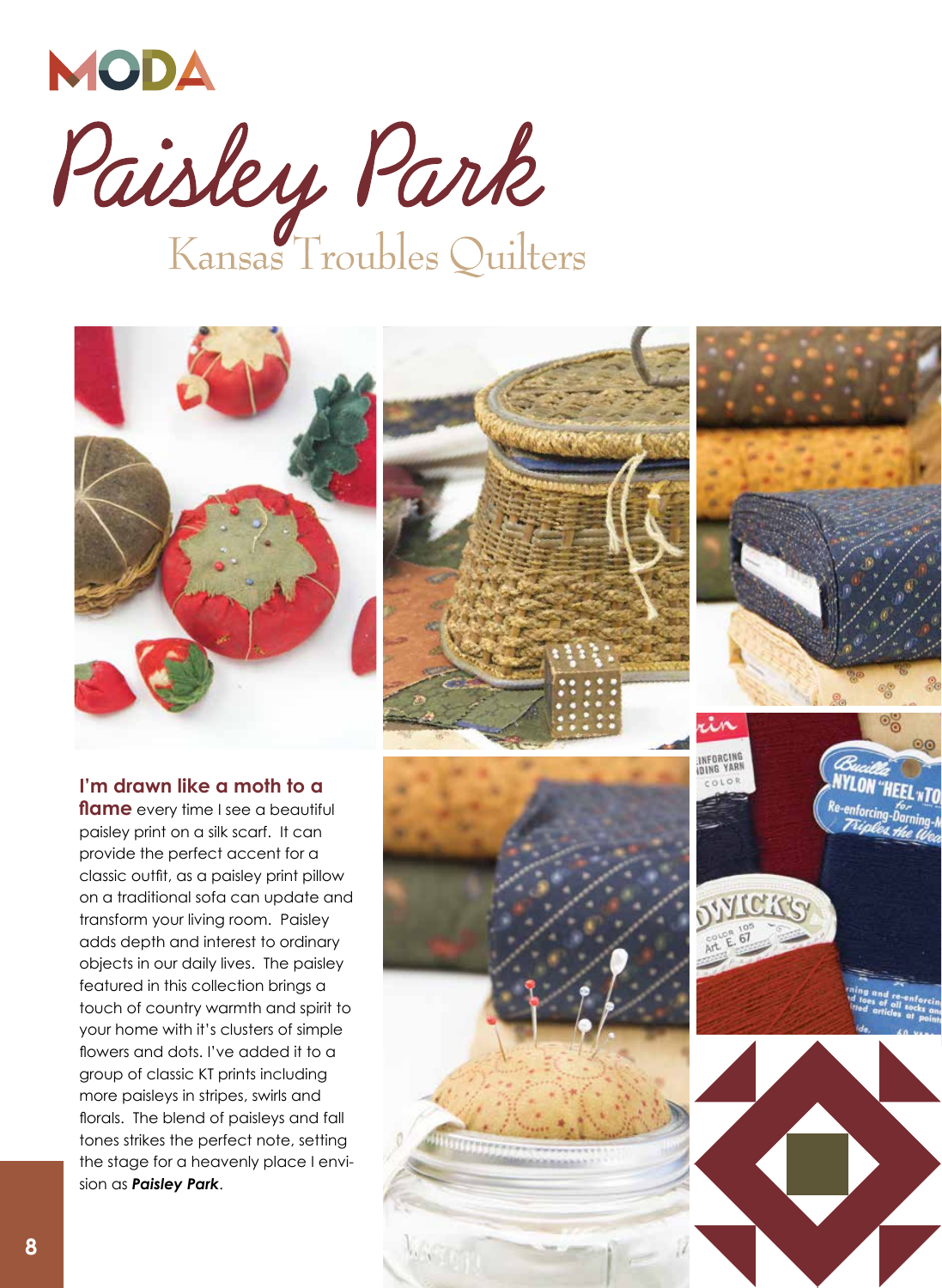

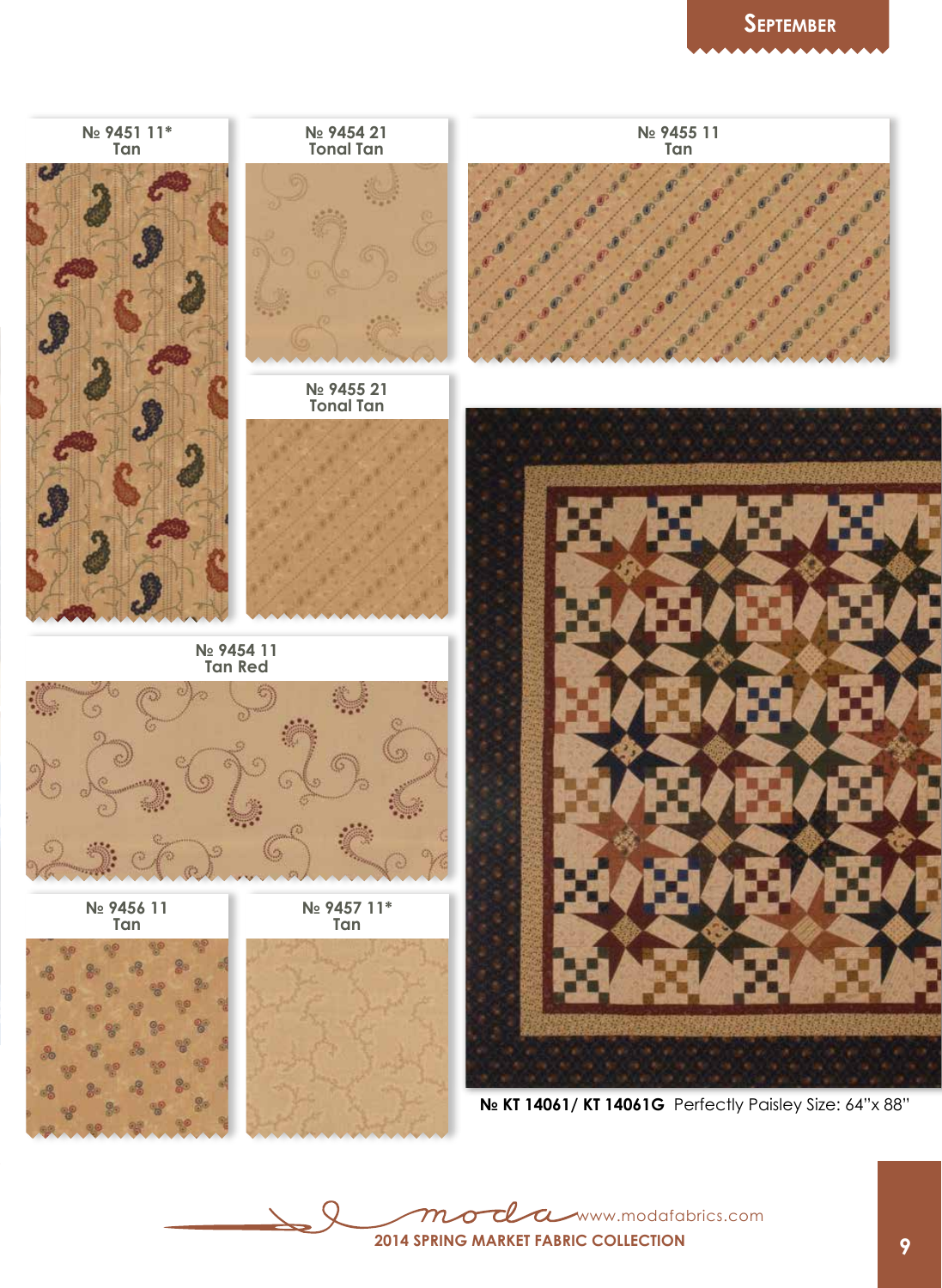**№ 9450 11 Tan**



**№ 9452 11\* Tan**







**№ KT 14062/ KT 14062G** Prim Pinwheels Size: 56"x 64"

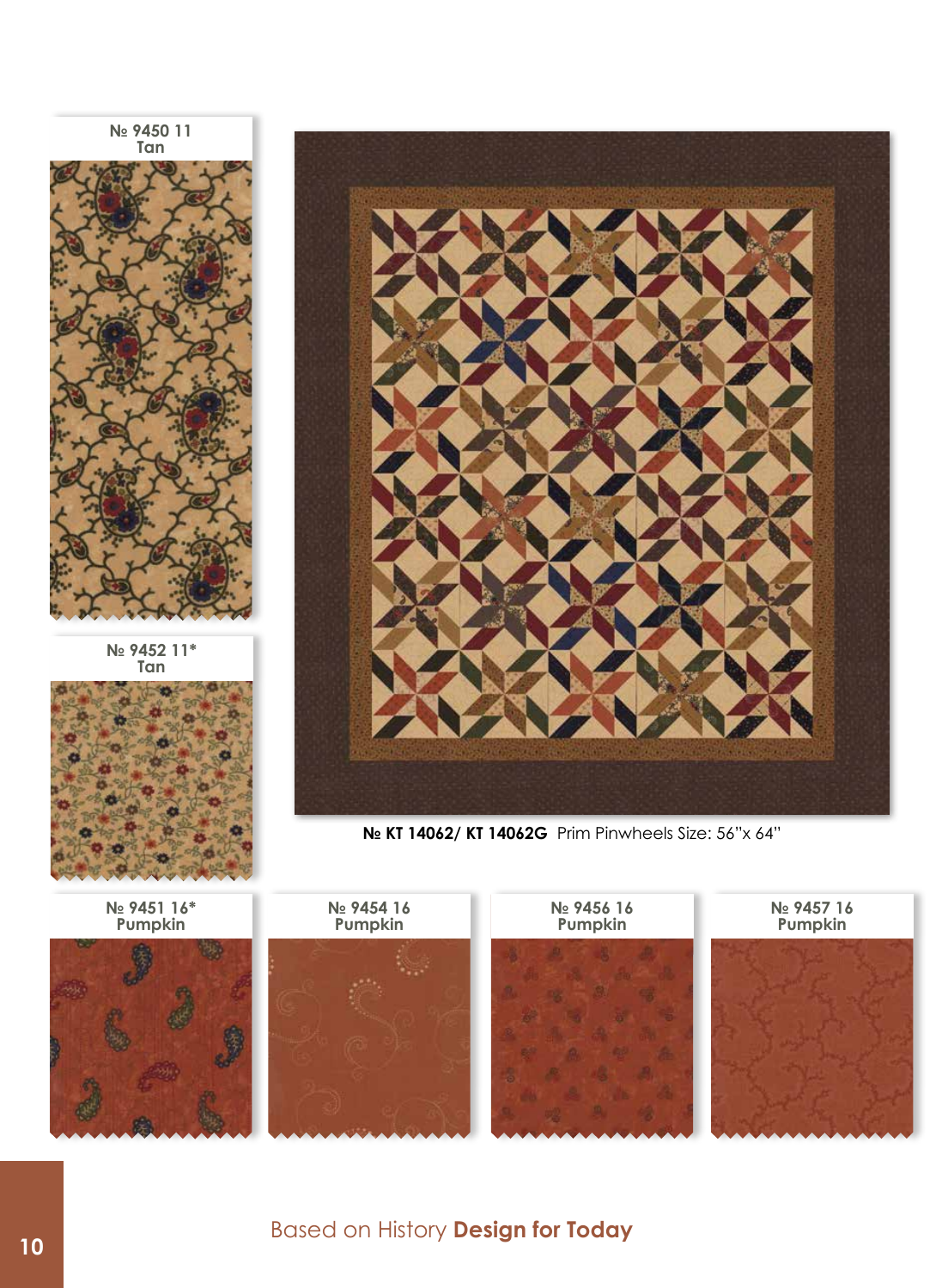

T Www.modafabrics.com  $m \$  $\Omega$ **2014 Spring market Fabric collection**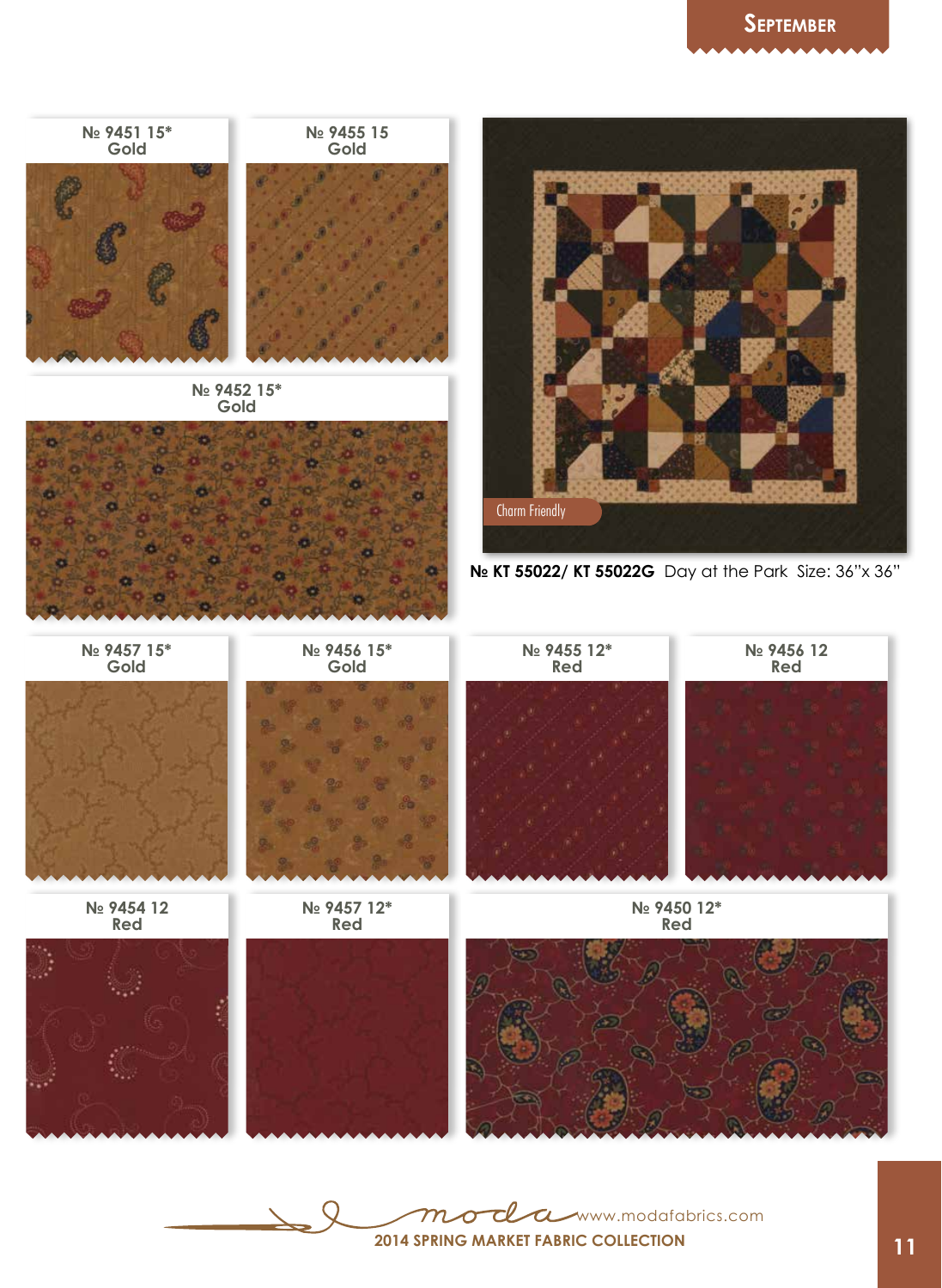